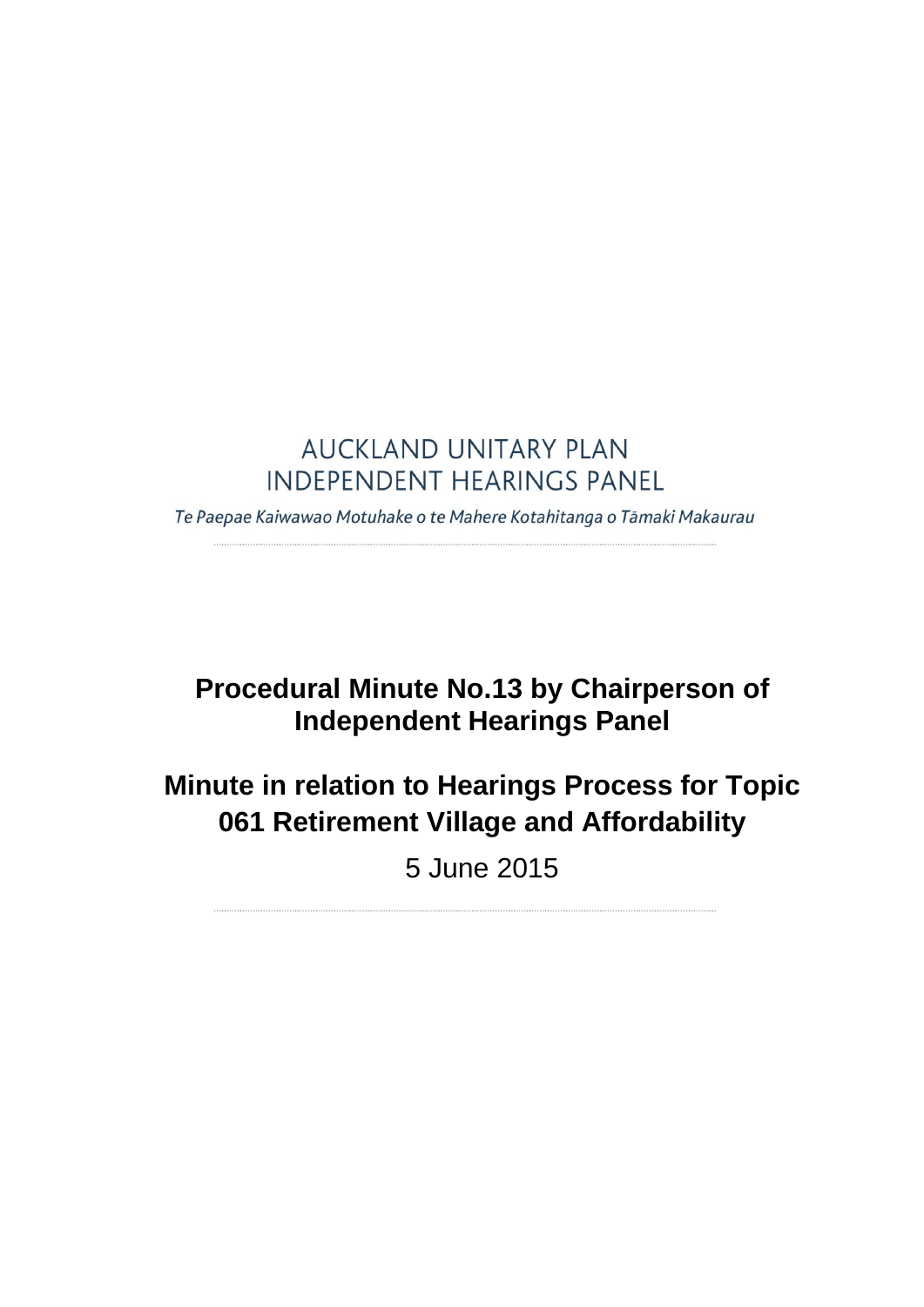#### AUCKLAND UNITARY PLAN **INDEPENDENT HEARINGS PANEL**

Te Paepae Kaiwawao Motuhake o te Mahere Kotahitanga o Tāmaki Makaurau

#### **Proposed Auckland Unitary Plan**

#### **Minute in relation to Hearings Process for Topic 061 Retirement Village and Affordability**

#### **Procedural Minute No.13 by Chairperson of Independent Hearings Panel**

#### **Directions**

Following the mediation on Topic 061 Retirement Villages held on 25-26 May 2015, it was agreed by all parties present that the removal or replacement of the *Special Purpose Retirement Village Zone* as proposed by Auckland Council was appropriate provided specific retirement village provisions are incorporated into the Residential and Business Zones, and/or a Retirement Village Auckland-Wide Precinct.

On this basis, the mediation parties have requested that one of the current hearing days for Topic 061, originally intended to hear submissions on the special purpose zone, be changed to a 'workshop' where interested parties could determine an acceptable package of precinct/zoning provisions to replace the special purpose zone. These provisions will then be presented at subsequent mediations and hearings for the Residential and Business Zone Topics, as well as the Precinct Topic.

Having considered the circumstances of this request, the Chairperson now makes the following directions:

- **1. The first hearing day for Topic 061 Retirement Villages and Affordable Housing, to be held on 20 July 2015, will now be a workshop where all interested parties can participate to determine an acceptable package of precinct/zoning provisions to replace the Special Purpose Retirement Village Zone;**
- **2. The output of the aforementioned workshop will be published on the IHP website as soon as possible to inform subsequent submitter participation in the hearing process;**
- **3. Persons who have submitted on the Special Purpose Retirement Village Zone under Topic 061, are also granted standing under the Residential Zone Topics (Topics 059, 060, 062, 063), Business Zone Topics (Topics 051, 052, 053, 054), and Precinct Topics (Topics 070, 071, 072, 073). This standing is established on the basis of consequential changes arising from the proposed removal of the Special Purpose Zone; and,**